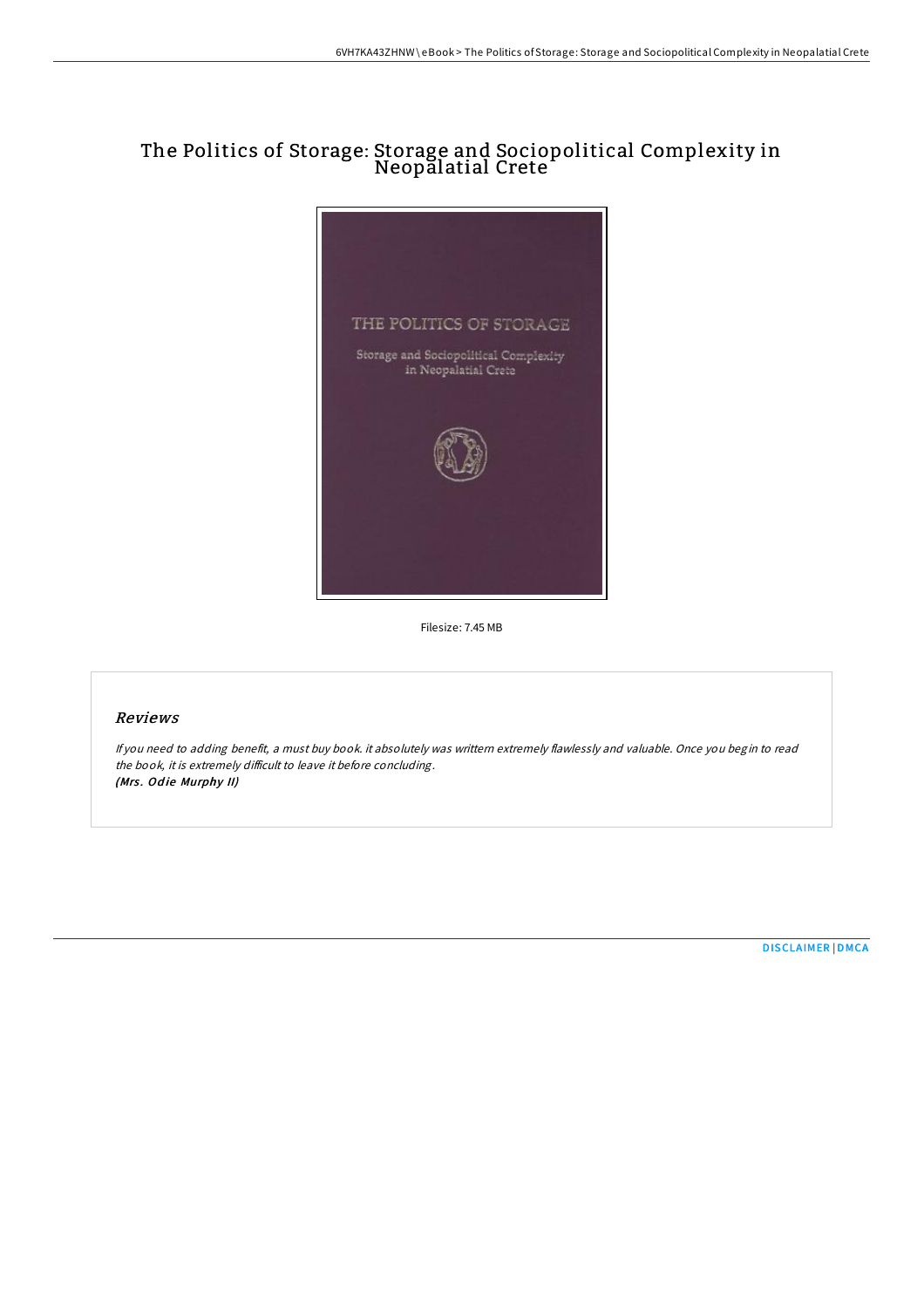## THE POLITICS OF STORAGE: STORAGE AND SOCIOPOLITICAL COMPLEXITY IN NEOPALATIAL CRETE



Institute for Aegean Prehistory. Hardback. Book Condition: new. BRAND NEW, The Politics of Storage: Storage and Sociopolitical Complexity in Neopalatial Crete, K.S. Christakis, The storage of staples and its importance for the functioning of Cretan Bronze Age society has become an active topic of debate. This study reassesses the intrinsic relationship between storage and sociopolitical complexity by combining testimonies on the storage of staples from palatial, nonpalatial elite, and ordinary domestic contexts dated to the LM I period. The main goals are: to examine a wide range of information concerned with the storage of staples; to develop a comprehensive model to explain how storage strategies operate within LM I societies; and, to infer sociopolitical and socio-economic levels of interaction among the different social sectors operating within LM I societies (mainly LM IB societies).

 $\begin{array}{|c|} \hline \mathbf{b} \end{array}$ Read The Politics of Storage: Storage and Sociopolitical Complexity in Neo[palatial](http://almighty24.tech/the-politics-of-storage-storage-and-sociopolitic.html) Crete Online Download PDF The Politics of Storage: Storage and Sociopolitical Complexity in Neo[palatial](http://almighty24.tech/the-politics-of-storage-storage-and-sociopolitic.html) Crete